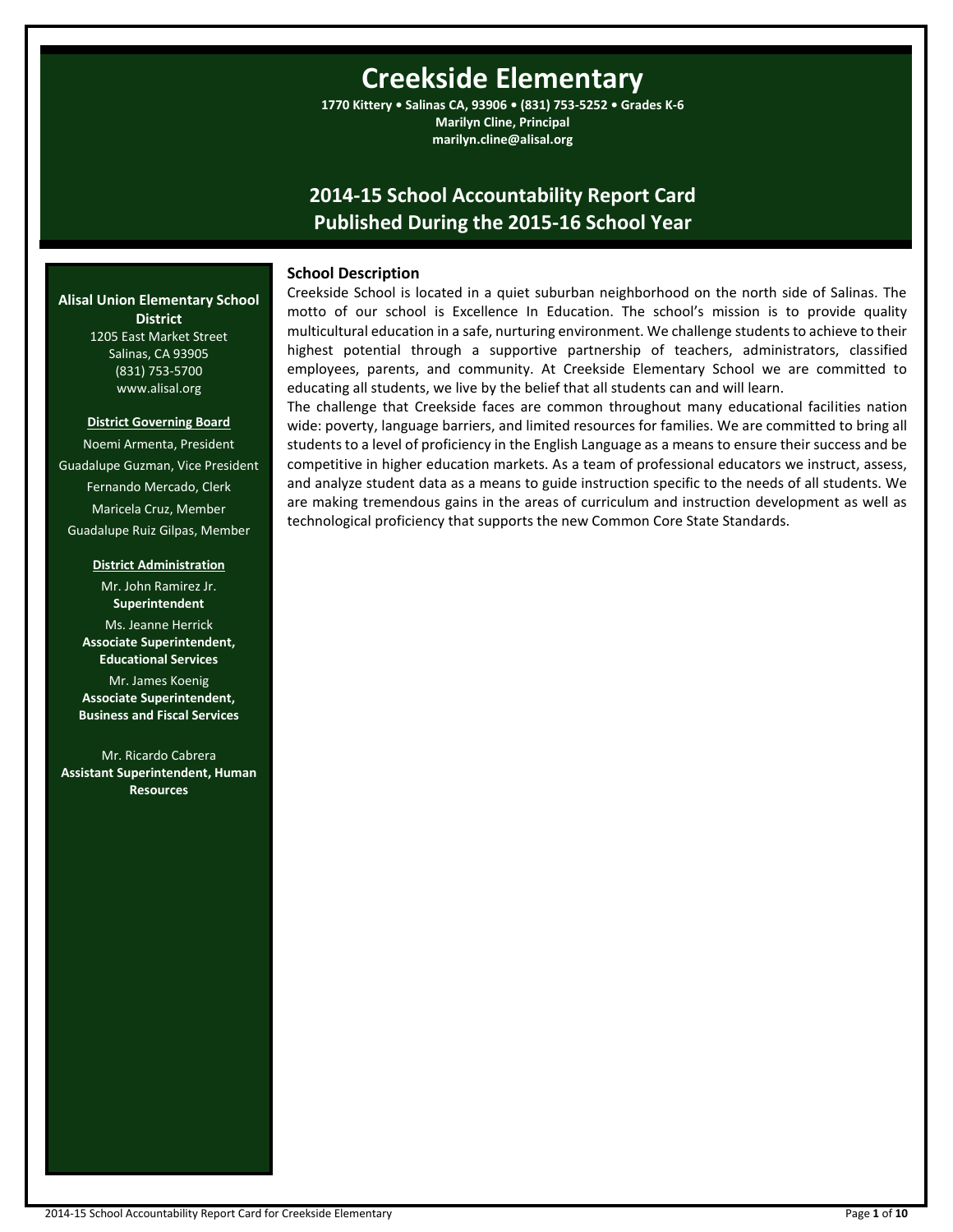# **About the SARC**

By February 1 of each year, every school in California is required by state law to publish a School Accountability Report Card (SARC). The SARC contains information about the condition and performance of each California public school. Under the Local Control Funding Formula (LCFF) all local educational agencies (LEAs) are required to prepare a Local Control Accountability Plan (LCAP), which describes how they intend to meet annual school-specific goals for all pupils, with specific activities to address state and local priorities. Additionally, data reported in an LCAP is to be consistent with data reported in the SARC.

- For more information about SARC requirements, see the California Department of Education (CDE) SARC Web page at http://www.cde.ca.gov/ta/ac/sa/.
- For more information about the LCFF or LCAP, see the CDE LCFF Web page at http://www.cde.ca.gov/fg/aa/lc/.
- For additional information about the school, parents/guardians and community members should contact the school at (831) 753-5252 or the district office.

| 2014-15 Student Enrollment by Grade Level |                           |  |  |  |
|-------------------------------------------|---------------------------|--|--|--|
| <b>Grade Level</b>                        | <b>Number of Students</b> |  |  |  |
| Kindergarten                              | 140                       |  |  |  |
| Grade 1                                   | 85                        |  |  |  |
| Grade 2                                   | 90                        |  |  |  |
| Grade 3                                   | 123                       |  |  |  |
| Grade 4                                   | 99                        |  |  |  |
| Grade 5                                   | 98                        |  |  |  |
| Grade 6                                   | 79                        |  |  |  |
| Total Enrollment                          | 714                       |  |  |  |

| 2014-15 Student Enrollment by Group        |                                    |  |  |  |
|--------------------------------------------|------------------------------------|--|--|--|
| Group                                      | <b>Percent of Total Enrollment</b> |  |  |  |
| <b>Black or African American</b>           | 1.5                                |  |  |  |
| Asian                                      | 3.4                                |  |  |  |
| <b>Filipino</b>                            | 4.8                                |  |  |  |
| <b>Hispanic or Latino</b>                  | 83.3                               |  |  |  |
| <b>Native Hawaiian or Pacific Islander</b> | 1.1                                |  |  |  |
| White                                      | 4.8                                |  |  |  |
| Two or More Races                          | 0.6                                |  |  |  |
| <b>Socioeconomically Disadvantaged</b>     | 79.4                               |  |  |  |
| <b>English Learners</b>                    | 49.6                               |  |  |  |
| <b>Students with Disabilities</b>          | 5.6                                |  |  |  |
| <b>Foster Youth</b>                        | $1.1\,$                            |  |  |  |

# **A. Conditions of Learning**

#### **State Priority: Basic**

The SARC provides the following information relevant to the Basic State Priority (Priority 1):

- Degree to which teachers are appropriately assigned and fully credentialed in the subject area and for the pupils they are teaching;
- Pupils have access to standards-aligned instructional materials; and
- School facilities are maintained in good repair.

| <b>Teacher Credentials</b>                         |           |       |           |  |  |  |
|----------------------------------------------------|-----------|-------|-----------|--|--|--|
| <b>Creekside Elementary</b>                        | 13-14     | 14-15 | $15 - 16$ |  |  |  |
| <b>With Full Credential</b>                        | 24 out    | 24    | 30        |  |  |  |
| <b>Without Full Credential</b>                     | 0         | 2     | 5         |  |  |  |
| <b>Teaching Outside Subject Area of Competence</b> | 0         | 0     | O         |  |  |  |
| <b>Alisal Union Elementary School District</b>     | $13 - 14$ | 14-15 | 15-16     |  |  |  |
| <b>With Full Credential</b>                        |           |       | 328       |  |  |  |
| Without Full Credential                            |           |       | 44        |  |  |  |
| Teaching Outside Subject Area of Competence        |           |       | O         |  |  |  |

| Teacher Misassignments and Vacant Teacher Positions at this School |  |  |  |  |  |  |
|--------------------------------------------------------------------|--|--|--|--|--|--|
| <b>Creekside Elementary</b><br>$13 - 14$<br>$15 - 16$<br>14-15     |  |  |  |  |  |  |
| Teachers of English Learners                                       |  |  |  |  |  |  |
| <b>Total Teacher Misassignments</b>                                |  |  |  |  |  |  |
| <b>Vacant Teacher Positions</b>                                    |  |  |  |  |  |  |

\* "Misassignments" refers to the number of positions filled by teachers who lack legal authorization to teach that grade level, subject area, student group, etc. Total Teacher Misassignments includes the number of Misassignments of Teachers of English Learners.

# **Core Academic Classes Taught by Highly Qualified Teachers**

| 2014-15 Percent of Classes In Core Academic Subjects<br><b>Core Academic Classes Taught by Highly Qualified Teachers</b>                       |       |     |  |  |  |  |
|------------------------------------------------------------------------------------------------------------------------------------------------|-------|-----|--|--|--|--|
| <b>Not Taught by Highly</b><br><b>Taught by Highly</b><br><b>Location of Classes</b><br><b>Qualified Teachers</b><br><b>Qualified Teachers</b> |       |     |  |  |  |  |
| This School<br>100.0<br>0.0                                                                                                                    |       |     |  |  |  |  |
| <b>Districtwide</b>                                                                                                                            |       |     |  |  |  |  |
| <b>All Schools</b>                                                                                                                             | 100.0 | 0.0 |  |  |  |  |
| <b>High-Poverty Schools</b><br>100.0<br>0.0                                                                                                    |       |     |  |  |  |  |
| <b>Low-Poverty Schools</b><br>0.O<br>0.O                                                                                                       |       |     |  |  |  |  |

High-poverty schools are defined as those schools with student eligibility of approximately 40 percent or more in the free and reduced price meals program. Low-poverty schools are those with student eligibility of approximately 39 percent or less in the free and reduced price meals program.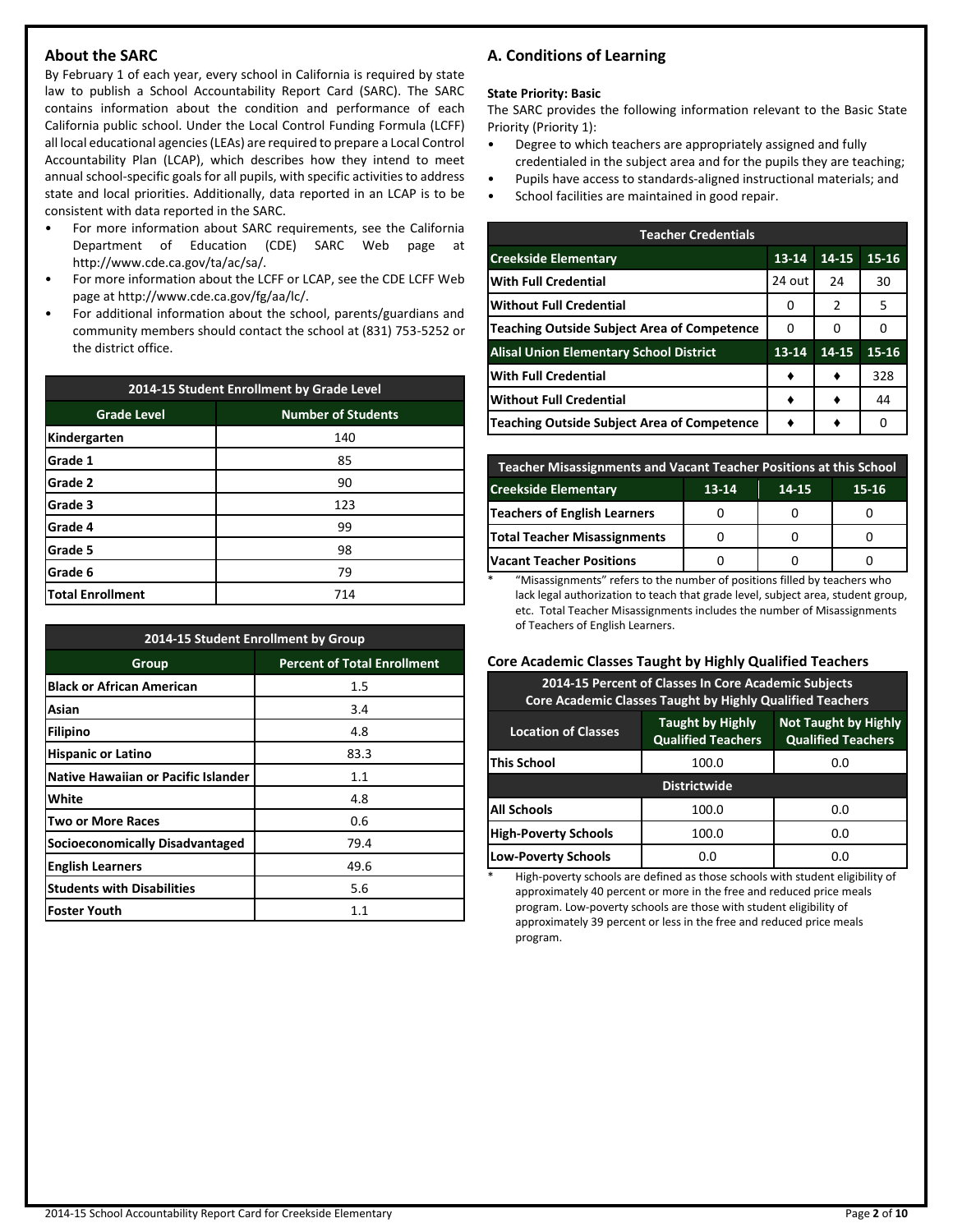# **Quality, Currency, Availability of Textbooks and Instructional Materials (School Year 2015-16)**

In order to support classroom professionals in teaching the Language Arts and Math Common Core State Standards, Engage NY curriculum, in both content areas was recommended and adopted as district curriculum. Both Engage NY Language Arts and Math were piloted and feedback from teachers attested to the ability of these common core resources to meet the requirements of the new common core state standards (CCSS).

In Language Arts:

K-1-2 continued to use Treasures to teach Foundational Skills and use the Engage NY Listening and Learning Domains to address the remaining standards. 3-6 used Engage NY solely to teach all Language Arts standards.

Because Engage NY is not yet available in Spanish, Bilingual Transference classrooms continued to use Tesoros and adapted it as needed to meet the common core state standards.

In Math:

At K-6, teachers used both the adopted Everyday Math curriculum and Engage NY Math, selecting one as their primary resource and the other as a secondary resource.

Bilingual Transference classrooms were able to use the Engage NY Math because student materials became available.

| <b>Textbooks and Instructional Materials</b><br>Year and month in which data were collected: 2014 |                                                                                                                   |                     |  |  |  |
|---------------------------------------------------------------------------------------------------|-------------------------------------------------------------------------------------------------------------------|---------------------|--|--|--|
| <b>Textbooks and Instructional Materials/Year of Adoption</b><br><b>Core Curriculum Area</b>      |                                                                                                                   |                     |  |  |  |
| <b>Reading/Language Arts</b>                                                                      | Engage New York Language Arts-Adopted 2014<br>McMillan / McGraw-Hill, Treasures-Adopted 2010                      |                     |  |  |  |
|                                                                                                   | The textbooks listed are from most recent adoption:<br>Percent of students lacking their own assigned textbook:   | Yes<br>$\mathbf{0}$ |  |  |  |
| <b>Mathematics</b>                                                                                | Engage New York Math-Adopted 2014<br>McMillan / McGraw-Hill,<br>Every Day Math-Adopted 2012                       |                     |  |  |  |
|                                                                                                   | The textbooks listed are from most recent adoption:<br>Percent of students lacking their own assigned textbook: 0 | Yes                 |  |  |  |
| Science                                                                                           | Delta Foss- (Kinder-5th grades) - Adopted 2007<br>McGraw-Hill- (6th grade) - Adopted 2006                         |                     |  |  |  |
|                                                                                                   | The textbooks listed are from most recent adoption:                                                               | Yes                 |  |  |  |
|                                                                                                   | Percent of students lacking their own assigned textbook:                                                          | 0                   |  |  |  |
| <b>History-Social Science</b>                                                                     | McGraw-Hill, Vistas-Adopted 2006                                                                                  |                     |  |  |  |
|                                                                                                   | The textbooks listed are from most recent adoption:                                                               | <b>Yes</b>          |  |  |  |
|                                                                                                   | Percent of students lacking their own assigned textbook:                                                          | 0                   |  |  |  |

# **School Facility Conditions and Planned Improvements (Most Recent Year)**

Creekside School opened in September 1998 and is a modern educational facility. The school site is located adjacent to a city park. There are 33 modern classrooms, a large multipurpose room and cafeteria, an office building incorporating a staff lounge, nurse's office, and handicapped-accessible bathroom facilities. The library is in a separate building and combined with the brand new computer lab. We have one day custodian and two night custodians who keep our facilities clean and well maintained. The campus also became completey secured by locking gates (closed campus).

| <b>School Facility Good Repair Status (Most Recent Year)</b><br>Year and month in which data were collected: August, 2015 |      |                      |      |                                |  |
|---------------------------------------------------------------------------------------------------------------------------|------|----------------------|------|--------------------------------|--|
|                                                                                                                           |      | <b>Repair Status</b> |      | <b>Repair Needed and</b>       |  |
| <b>System Inspected</b>                                                                                                   | Good | <b>Fair</b>          | Poor | <b>Action Taken or Planned</b> |  |
| Systems:<br>Gas Leaks, Mechanical/HVAC, Sewer                                                                             | X    |                      |      |                                |  |
| Interior:<br><b>Interior Surfaces</b>                                                                                     | X    |                      |      |                                |  |
| <b>Cleanliness:</b><br>Overall Cleanliness, Pest/Vermin Infestation                                                       | Χ    |                      |      |                                |  |

2014-15 School Accountability Report Card for Creekside Elementary Page **3** of **10**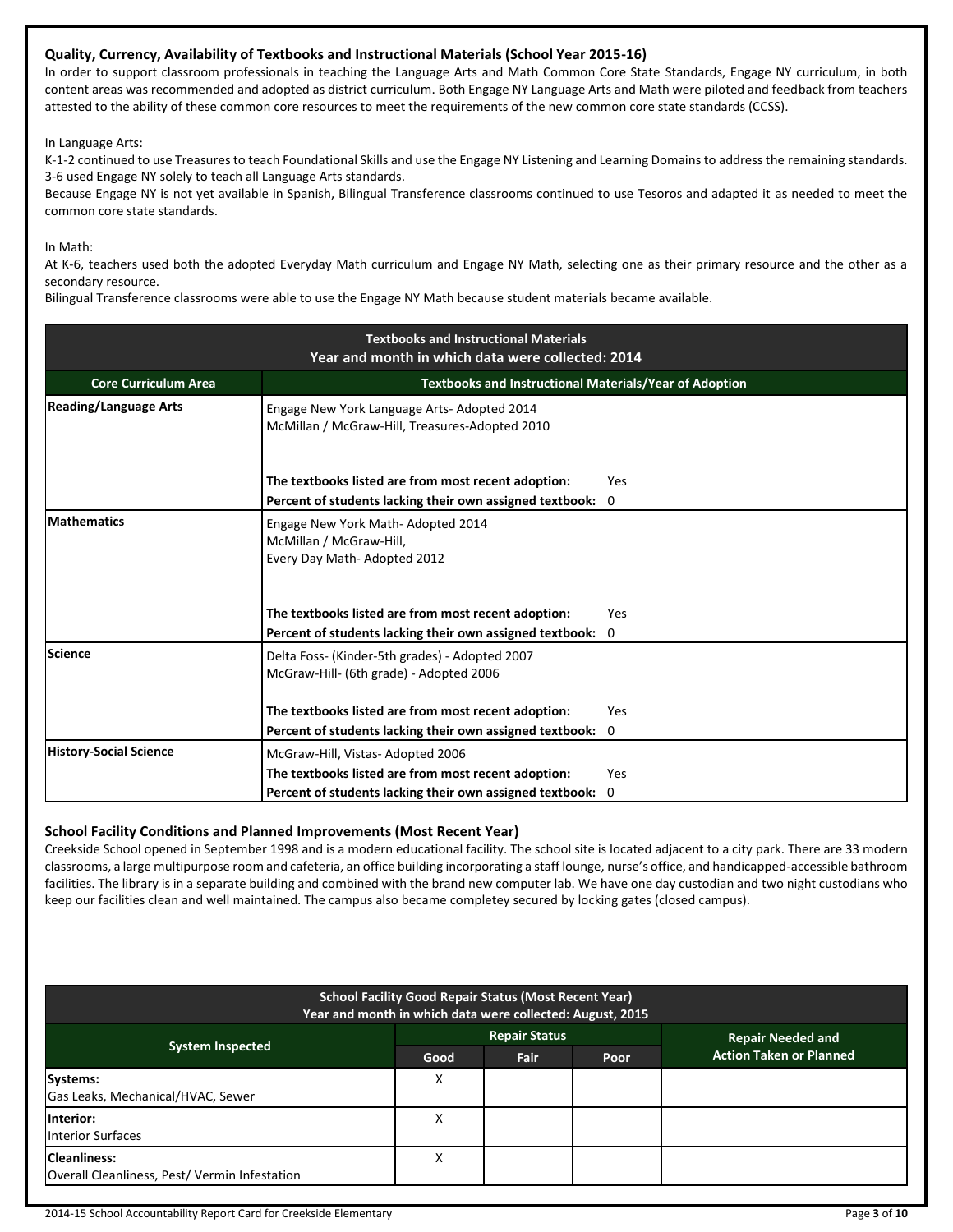| <b>School Facility Good Repair Status (Most Recent Year)</b><br>Year and month in which data were collected: August, 2015 |                  |                      |             |      |                                |
|---------------------------------------------------------------------------------------------------------------------------|------------------|----------------------|-------------|------|--------------------------------|
| <b>System Inspected</b>                                                                                                   |                  | <b>Repair Status</b> |             |      | <b>Repair Needed and</b>       |
|                                                                                                                           | Good             |                      | <b>Fair</b> | Poor | <b>Action Taken or Planned</b> |
| Electrical:<br>Electrical                                                                                                 | X                |                      |             |      |                                |
| <b>Restrooms/Fountains:</b><br>Restrooms, Sinks/ Fountains                                                                | X                |                      |             |      |                                |
| Safety:<br>Fire Safety, Hazardous Materials                                                                               | X                |                      |             |      |                                |
| <b>Structural:</b><br>Structural Damage, Roofs                                                                            | X                |                      |             |      |                                |
| External:<br>Playground/School Grounds, Windows/Doors/Gates/Fences                                                        | X                |                      |             |      |                                |
| <b>Overall Rating</b>                                                                                                     | <b>Exemplary</b> | Good                 | Fair        | Poor |                                |
|                                                                                                                           | X                |                      |             |      |                                |

# **B. Pupil Outcomes**

#### **State Priority: Pupil Achievement**

The SARC provides the following information relevant to the State priority: Pupil Achievement (Priority 4):

- Statewide assessments (i.e., California Assessment of Student Performance and Progress [CAASPP], Science California Standards Tests); and
- The percentage of pupils who have successfully completed courses that satisfy the requirements for entrance to the University of California and the California State University, or career technical education sequences or programs of study

| <b>2014-15 CAASPP Results for All Students</b> |                                                                                                                    |                 |              |  |  |
|------------------------------------------------|--------------------------------------------------------------------------------------------------------------------|-----------------|--------------|--|--|
| <b>Subject</b>                                 | Percent of Students Meeting or Exceeding the State Standards<br>$\left(\frac{\text{grades}}{3} - 8\right)$ and 11) |                 |              |  |  |
|                                                | <b>School</b>                                                                                                      | <b>District</b> | <b>State</b> |  |  |
| IELA                                           | 29                                                                                                                 | 20              | 44           |  |  |
| Math                                           | 22                                                                                                                 | 13              | 33           |  |  |

Percentages are not calculated when the number of students tested is ten or less, either because the number of students in this category is too small for statistical accuracy or to protect student privacy.

| <b>CAASPP Results for All Students - Three-Year Comparison</b>                                      |               |    |                 |    |    |              |    |                                                       |    |
|-----------------------------------------------------------------------------------------------------|---------------|----|-----------------|----|----|--------------|----|-------------------------------------------------------|----|
| Percent of Students Scoring at Proficient or Advanced<br>(meeting or exceeding the state standards) |               |    |                 |    |    |              |    |                                                       |    |
| <b>Subject</b>                                                                                      | <b>School</b> |    | <b>District</b> |    |    | <b>State</b> |    |                                                       |    |
|                                                                                                     |               |    |                 |    |    |              |    | 12-13 13-14 14-15 12-13 13-14 14-15 12-13 13-14 14-15 |    |
| Science                                                                                             | 39            | 37 | 34              | 33 | 32 | 31           | 59 | 60                                                    | 56 |

\* Results are for grades 5, 8, and 10. Scores are not shown when the number of students tested is ten or less, either because the number of students in this category is too small for statistical accuracy or to protect student privacy.

| Grade | 2014-15 Percent of Students Meeting Fitness Standards |        |        |  |  |  |
|-------|-------------------------------------------------------|--------|--------|--|--|--|
| Level | 4 of 6                                                | 5 of 6 | 6 of 6 |  |  |  |
|       | 26.80                                                 | 15.50  | 10.30  |  |  |  |
|       |                                                       |        |        |  |  |  |

Percentages are not calculated when the number of students tested is ten or less, either because the number of students in this category is too small for statistical accuracy or to protect student privacy.

| 2014-15 CAASPP Results by Student Group |                                                                        |  |  |  |
|-----------------------------------------|------------------------------------------------------------------------|--|--|--|
| Group                                   | <b>Percent of Students Scoring at</b><br><b>Proficient or Advanced</b> |  |  |  |
|                                         | Science (grades 5, 8, and 10)                                          |  |  |  |
| All Students in the LEA                 | 31                                                                     |  |  |  |
| All Student at the School               | 34                                                                     |  |  |  |
| Male                                    | 40                                                                     |  |  |  |
| Female                                  | 27                                                                     |  |  |  |
| <b>Black or African American</b>        |                                                                        |  |  |  |
| Asian                                   |                                                                        |  |  |  |
| <b>Filipino</b>                         |                                                                        |  |  |  |
| <b>Hispanic or Latino</b>               | 30                                                                     |  |  |  |
| <b>Native Hawaiian or Pacific</b>       |                                                                        |  |  |  |
| White                                   |                                                                        |  |  |  |
| Two or More Races                       |                                                                        |  |  |  |
| Socioeconomically Disadvantaged         |                                                                        |  |  |  |
| <b>English Learners</b>                 | 10                                                                     |  |  |  |
| <b>Students with Disabilities</b>       | 29                                                                     |  |  |  |
| <b>Foster Youth</b>                     |                                                                        |  |  |  |

Scores are not shown when the number of students tested is ten or less, either because the number of students in this category is too small for statistical accuracy or to protect student privacy.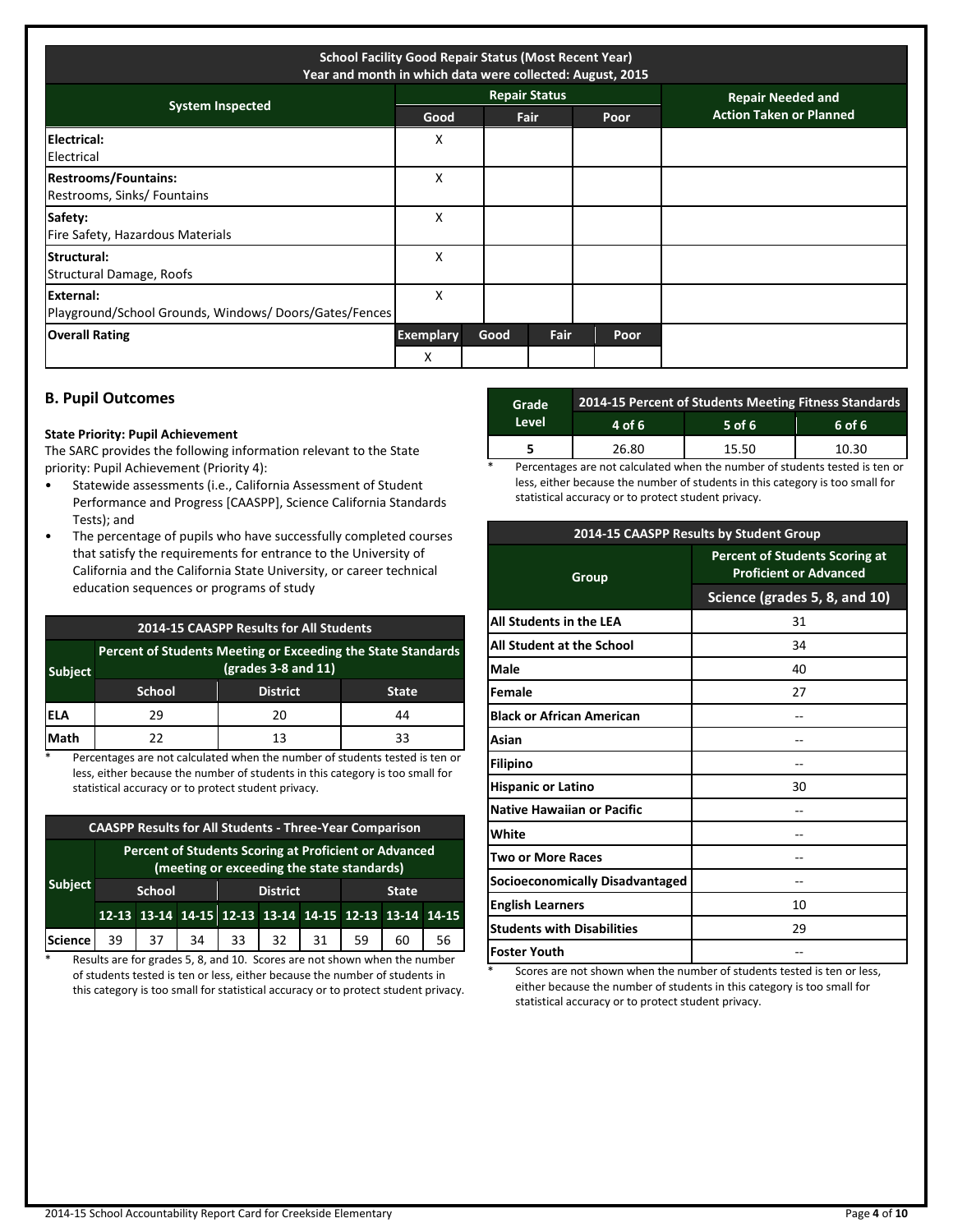|                                     |                |                           |                  |               | School Year 2014-15 CAASPP Assessment Results - English Language Arts (ELA)<br>Disaggregated by Student Groups, Grades Three through Eight and Eleven |                                      |                        |                                                     |  |
|-------------------------------------|----------------|---------------------------|------------------|---------------|-------------------------------------------------------------------------------------------------------------------------------------------------------|--------------------------------------|------------------------|-----------------------------------------------------|--|
|                                     |                | <b>Number of Students</b> |                  |               | <b>Percent of Students</b>                                                                                                                            |                                      |                        |                                                     |  |
| <b>Student Group</b>                | Grade          | <b>Enrolled</b>           | <b>Tested</b>    | <b>Tested</b> | <b>Standard</b><br><b>Not Met</b>                                                                                                                     | <b>Standard</b><br><b>Nearly Met</b> | <b>Standard</b><br>Met | <b>Standard</b><br><b>Exceeded</b>                  |  |
| <b>All Students</b>                 | 3              | 127                       | 126              | 99.2          | 46                                                                                                                                                    | 27                                   | 17                     | 10                                                  |  |
|                                     | 4              | 100                       | 96               | 96.0          | 47                                                                                                                                                    | 27                                   | 14                     | 13                                                  |  |
|                                     | 5              | 99                        | 97               | 98.0          | 47                                                                                                                                                    | 24                                   | 23                     | $\mathsf S$                                         |  |
|                                     | 6              | 76                        | 76               | 100.0         | 33                                                                                                                                                    | 29                                   | 37                     | $\mathbf{1}$                                        |  |
| Male                                | 3              |                           | 66               | 52.0          | 58                                                                                                                                                    | 18                                   | 14                     | 9                                                   |  |
|                                     | 4              |                           | 56               | 56.0          | 45                                                                                                                                                    | 25                                   | 16                     | 14                                                  |  |
|                                     | 5              |                           | 53               | 53.5          | 51                                                                                                                                                    | 21                                   | 23                     | 4                                                   |  |
|                                     | 6              |                           | 39               | 51.3          | 38                                                                                                                                                    | 28                                   | 31                     | 3                                                   |  |
| Female                              | 3              |                           | 60               | 47.2          | 33                                                                                                                                                    | 37                                   | 20                     | $10\,$                                              |  |
|                                     | 4              |                           | 40               | 40.0          | 50                                                                                                                                                    | 30                                   | $10\,$                 | $10\,$                                              |  |
|                                     | 5              |                           | 44               | 44.4          | 43                                                                                                                                                    | 27                                   | 23                     | $\overline{7}$                                      |  |
|                                     | 6              |                           | 37               | 48.7          | 27                                                                                                                                                    | 30                                   | 43                     | 0                                                   |  |
| <b>Black or African American</b>    | 3              |                           | $\mathbf{1}$     | $0.8\,$       | $- -$                                                                                                                                                 | $\overline{\phantom{a}}$             | $-$                    | $\overline{\phantom{a}}$                            |  |
|                                     | 4              |                           | $\overline{2}$   | $2.0\,$       |                                                                                                                                                       |                                      |                        | $\hspace{0.05cm} -\hspace{0.05cm} -\hspace{0.05cm}$ |  |
|                                     | 5              |                           | 3                | 3.0           | --                                                                                                                                                    | --                                   |                        | $\overline{\phantom{a}}$                            |  |
|                                     | 6              |                           | $\mathbf 1$      | $1.3\,$       | $- -$                                                                                                                                                 | $\overline{\phantom{a}}$             | $-$                    | $\overline{\phantom{a}}$                            |  |
| Asian                               | 3              |                           | $\boldsymbol{6}$ | 4.7           | Ξ.                                                                                                                                                    | Ξ.                                   | $-$                    | $\overline{\phantom{a}}$                            |  |
|                                     | 4              |                           | $\mathbf{1}$     | $1.0\,$       | --                                                                                                                                                    |                                      |                        | $\overline{\phantom{a}}$                            |  |
|                                     | 5              |                           | $\mathbf{1}$     | $1.0\,$       | $-$                                                                                                                                                   | $-$                                  | $-$                    | $\overline{\phantom{a}}$                            |  |
|                                     | 6              |                           | $\overline{2}$   | 2.6           | $-$                                                                                                                                                   | $-$                                  | $\overline{a}$         | $\overline{\phantom{a}}$                            |  |
| Filipino                            | 3              |                           | 5                | 3.9           |                                                                                                                                                       |                                      |                        |                                                     |  |
|                                     | 4              |                           | 3                | $3.0\,$       | $- -$                                                                                                                                                 | $-\!$                                |                        | $-$                                                 |  |
|                                     | 5              |                           | 5                | 5.1           |                                                                                                                                                       |                                      |                        |                                                     |  |
|                                     | 6              |                           | 3                | 3.9           | $-$                                                                                                                                                   | --                                   | --                     | $\hspace{0.05cm} -\hspace{0.05cm} -\hspace{0.05cm}$ |  |
| <b>Hispanic or Latino</b>           | 3              |                           | 110              | 86.6          | 49                                                                                                                                                    | 25                                   | 17                     | $\bf 8$                                             |  |
|                                     | 4              |                           | 84               | 84.0          | 52                                                                                                                                                    | 26                                   | 12                     | $10\,$                                              |  |
|                                     | ${\bf 5}$      |                           | 83               | 83.8          | 48                                                                                                                                                    | 25                                   | 23                     | $\overline{2}$                                      |  |
|                                     | 6              |                           | 67               | 88.2          | 36                                                                                                                                                    | $30\,$                               | 34                     | $\mathbf 0$                                         |  |
| Native Hawaiian or Pacific Islander | 3              |                           | $\overline{2}$   | $1.6\,$       | --                                                                                                                                                    | --                                   |                        | $-$                                                 |  |
|                                     | $\pmb{4}$      |                           | 3                | $3.0\,$       |                                                                                                                                                       |                                      |                        |                                                     |  |
|                                     | 5              |                           | $\mathbf{1}$     | $1.0\,$       |                                                                                                                                                       |                                      |                        |                                                     |  |
| White                               | 3              |                           | $\overline{2}$   | $1.6\,$       | --                                                                                                                                                    |                                      |                        |                                                     |  |
|                                     | 4              |                           | 3                | $3.0\,$       |                                                                                                                                                       |                                      |                        |                                                     |  |
|                                     | 5              |                           | 3                | $3.0\,$       |                                                                                                                                                       |                                      |                        |                                                     |  |
|                                     | 6              |                           | 3                | 3.9           |                                                                                                                                                       |                                      |                        |                                                     |  |
| Two or More Races                   | $5\phantom{a}$ |                           | $\mathbf 1$      | $1.0\,$       | $\overline{\phantom{a}}$                                                                                                                              | $\overline{\phantom{a}}$             |                        | $\overline{\phantom{a}}$                            |  |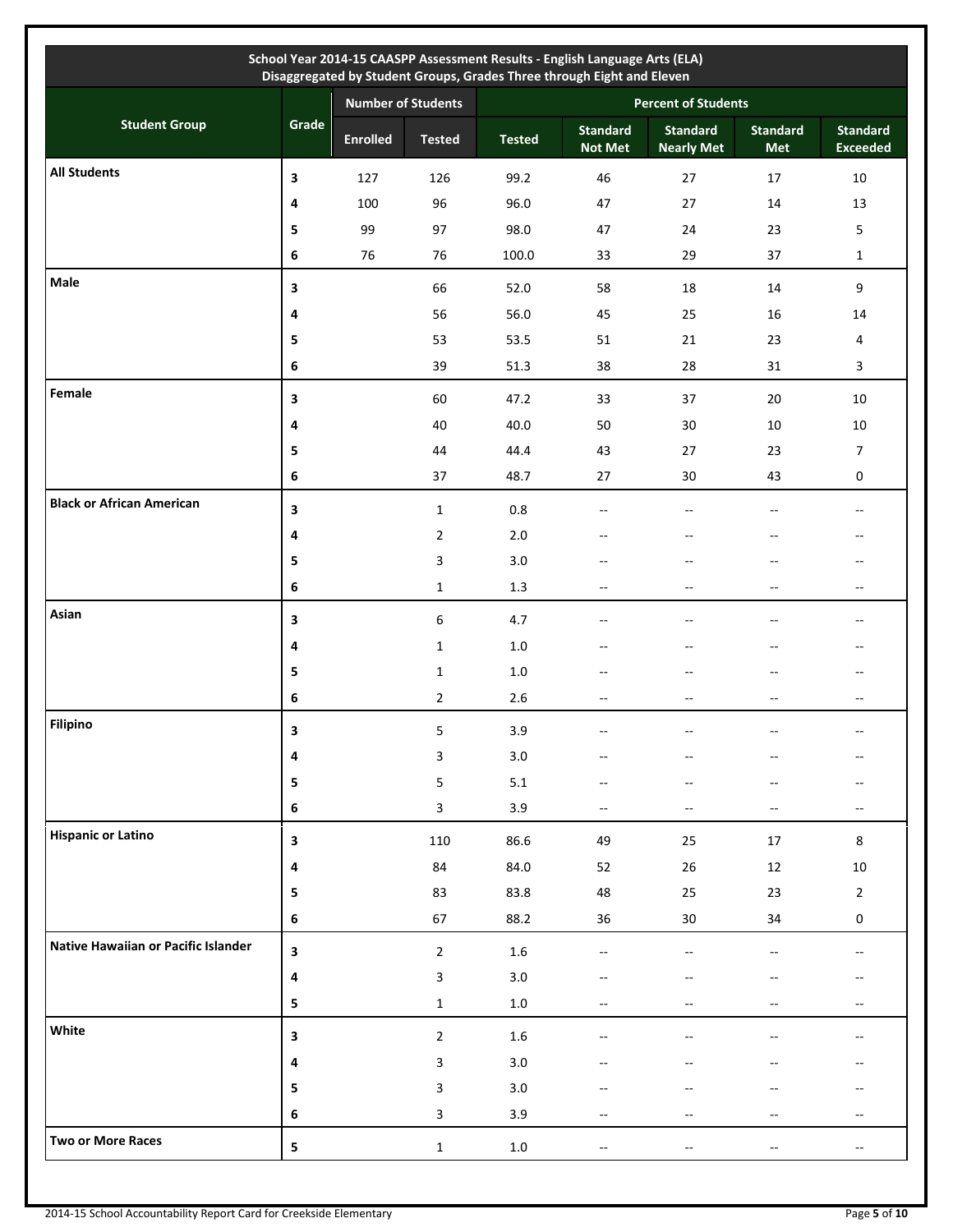| School Year 2014-15 CAASPP Assessment Results - English Language Arts (ELA)<br>Disaggregated by Student Groups, Grades Three through Eight and Eleven |                         |                           |                |                            |                                   |                                      |                        |                                    |  |
|-------------------------------------------------------------------------------------------------------------------------------------------------------|-------------------------|---------------------------|----------------|----------------------------|-----------------------------------|--------------------------------------|------------------------|------------------------------------|--|
|                                                                                                                                                       |                         | <b>Number of Students</b> |                | <b>Percent of Students</b> |                                   |                                      |                        |                                    |  |
| <b>Student Group</b>                                                                                                                                  | Grade                   | <b>Enrolled</b>           | <b>Tested</b>  | <b>Tested</b>              | <b>Standard</b><br><b>Not Met</b> | <b>Standard</b><br><b>Nearly Met</b> | <b>Standard</b><br>Met | <b>Standard</b><br><b>Exceeded</b> |  |
| <b>Socioeconomically Disadvantaged</b>                                                                                                                | $\overline{\mathbf{3}}$ |                           | 104            | 81.9                       | 48                                | 25                                   | 16                     | 10                                 |  |
|                                                                                                                                                       | 4                       |                           | 74             | 74.0                       | 53                                | 23                                   | 15                     | 9                                  |  |
|                                                                                                                                                       | 5                       |                           | 76             | 76.8                       | 53                                | 22                                   | 20                     | 4                                  |  |
|                                                                                                                                                       | 6                       |                           | 67             | 88.2                       | 37                                | 28                                   | 33                     | $\mathbf{1}$                       |  |
| <b>English Learners</b>                                                                                                                               | $\overline{\mathbf{3}}$ |                           | 61             | 48.0                       | 62                                | 20                                   | 10                     | $\overline{7}$                     |  |
|                                                                                                                                                       | 4                       |                           | 38             | 38.0                       | 63                                | 16                                   | 16                     | 5                                  |  |
|                                                                                                                                                       | 5                       |                           | 34             | 34.3                       | 76                                | 24                                   | $\mathbf{0}$           | 0                                  |  |
|                                                                                                                                                       | 6                       |                           | 28             | 36.8                       | 71                                | 25                                   | 4                      | 0                                  |  |
| <b>Students with Disabilities</b>                                                                                                                     | 3                       |                           | 10             | 7.9                        |                                   | $-$                                  |                        | $-$                                |  |
|                                                                                                                                                       | 4                       |                           | 9              | 9.0                        |                                   |                                      |                        |                                    |  |
|                                                                                                                                                       | 5                       |                           | 4              | 4.0                        |                                   |                                      |                        | --                                 |  |
|                                                                                                                                                       | 6                       |                           | 8              | 10.5                       | --                                | --                                   | --                     | --                                 |  |
| <b>Students Receiving Migrant Education</b><br><b>Services</b>                                                                                        | $\overline{\mathbf{3}}$ |                           | $\overline{2}$ | 1.6                        |                                   |                                      |                        |                                    |  |
|                                                                                                                                                       | 4                       |                           | $\overline{2}$ | 2.0                        |                                   |                                      |                        | --                                 |  |
|                                                                                                                                                       | 6                       |                           | $\mathbf{1}$   | 1.3                        | $-$                               | $\overline{a}$                       | --                     | --                                 |  |
| <b>Foster Youth</b>                                                                                                                                   | 3                       |                           | $-$            | $-$                        |                                   |                                      |                        |                                    |  |
|                                                                                                                                                       | 4                       |                           |                |                            |                                   |                                      |                        |                                    |  |
|                                                                                                                                                       | 5                       |                           |                | $-$                        |                                   | $\overline{a}$                       |                        | $-$                                |  |
|                                                                                                                                                       | 6                       |                           |                |                            |                                   |                                      |                        | --                                 |  |

Double dashes (--) appear in the table when the number of students is ten or less, either because the number of students in this category is too small for statistical accuracy or to protect student privacy. The number of students tested includes students that did not receive a score; however, the number of students tested is not the number that was used to calculate the achievement level percentages. The achievement level percentages are calculated using students with scores.

| School Year 2014-15 CAASPP Assessment Results - Mathematics<br>Disaggregated by Student Groups, Grades Three through Eight and Eleven |       |                           |               |                            |                                   |                                      |                               |                                    |  |
|---------------------------------------------------------------------------------------------------------------------------------------|-------|---------------------------|---------------|----------------------------|-----------------------------------|--------------------------------------|-------------------------------|------------------------------------|--|
|                                                                                                                                       |       | <b>Number of Students</b> |               | <b>Percent of Students</b> |                                   |                                      |                               |                                    |  |
| <b>Student Group</b>                                                                                                                  | Grade | <b>Enrolled</b>           | <b>Tested</b> | <b>Tested</b>              | <b>Standard</b><br><b>Not Met</b> | <b>Standard</b><br><b>Nearly Met</b> | <b>Standard</b><br><b>Met</b> | <b>Standard</b><br><b>Exceeded</b> |  |
| <b>All Students</b>                                                                                                                   | 3     | 127                       | 124           | 97.6                       | 35                                | 40                                   | 23                            | $\overline{2}$                     |  |
|                                                                                                                                       | 4     | 100                       | 97            | 97.0                       | 48                                | 38                                   | 11                            | 2                                  |  |
|                                                                                                                                       | 5     | 99                        | 98            | 99.0                       | 53                                | 22                                   | 16                            | 8                                  |  |
|                                                                                                                                       | 6     | 76                        | 76            | 100.0                      | 37                                | 37                                   | 18                            | 8                                  |  |
| Male                                                                                                                                  | 3     |                           | 64            | 50.4                       | 34                                | 33                                   | 31                            | $\overline{2}$                     |  |
|                                                                                                                                       | 4     |                           | 57            | 57.0                       | 42                                | 40                                   | 14                            | 4                                  |  |
|                                                                                                                                       | 5     |                           | 54            | 54.5                       | 50                                | 20                                   | 17                            | 13                                 |  |
|                                                                                                                                       | 6     |                           | 39            | 51.3                       | 38                                | 36                                   | 18                            | 8                                  |  |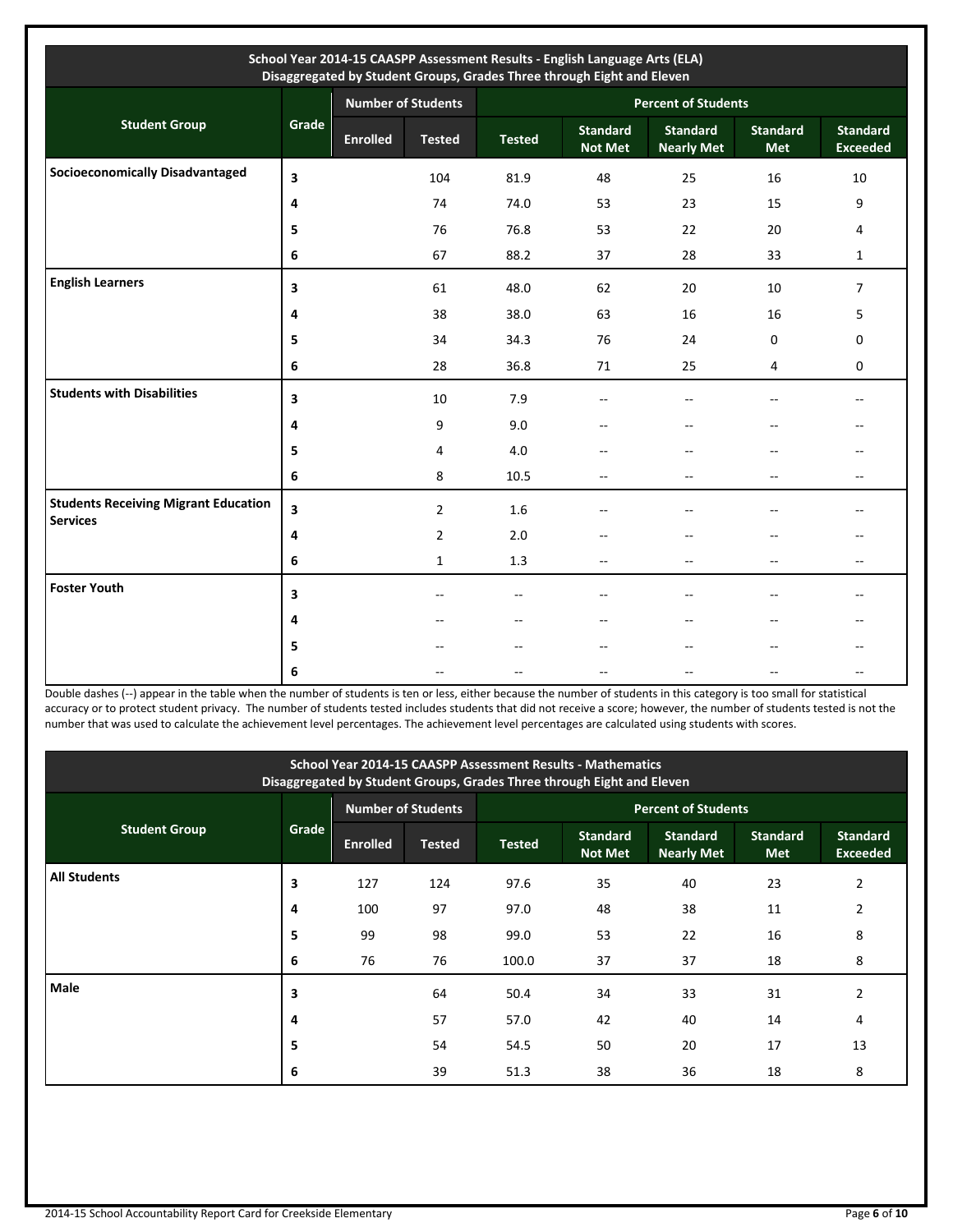|                                        |                         |                           |                         |               | School Year 2014-15 CAASPP Assessment Results - Mathematics<br>Disaggregated by Student Groups, Grades Three through Eight and Eleven |                                      |                               |                                    |
|----------------------------------------|-------------------------|---------------------------|-------------------------|---------------|---------------------------------------------------------------------------------------------------------------------------------------|--------------------------------------|-------------------------------|------------------------------------|
|                                        |                         | <b>Number of Students</b> |                         |               |                                                                                                                                       | <b>Percent of Students</b>           |                               |                                    |
| <b>Student Group</b>                   | Grade                   | <b>Enrolled</b>           | <b>Tested</b>           | <b>Tested</b> | <b>Standard</b><br><b>Not Met</b>                                                                                                     | <b>Standard</b><br><b>Nearly Met</b> | <b>Standard</b><br><b>Met</b> | <b>Standard</b><br><b>Exceeded</b> |
| Female                                 | 3                       |                           | 60                      | 47.2          | 37                                                                                                                                    | 47                                   | 13                            | 3                                  |
|                                        | 4                       |                           | 40                      | 40.0          | 58                                                                                                                                    | 35                                   | 8                             | 0                                  |
|                                        | 5                       |                           | 44                      | 44.4          | 57                                                                                                                                    | 25                                   | 16                            | $\overline{2}$                     |
|                                        | 6                       |                           | 37                      | 48.7          | 35                                                                                                                                    | 38                                   | 19                            | 8                                  |
| <b>Black or African American</b>       | 3                       |                           | $\mathbf{1}$            | $0.8\,$       | $\sim$                                                                                                                                | $\overline{\phantom{a}}$             |                               | $- -$                              |
|                                        | 4                       |                           | $\overline{2}$          | 2.0           | --                                                                                                                                    | --                                   |                               |                                    |
|                                        | 5                       |                           | 3                       | 3.0           |                                                                                                                                       |                                      |                               |                                    |
|                                        | 6                       |                           | $\mathbf{1}$            | 1.3           | --                                                                                                                                    | --                                   | --                            | --                                 |
| Asian                                  | 3                       |                           | 6                       | 4.7           | --                                                                                                                                    | $-$                                  |                               | --                                 |
|                                        | 4                       |                           | $\mathbf{1}$            | $1.0\,$       | --                                                                                                                                    | --                                   |                               | --                                 |
|                                        | 5                       |                           | $\mathbf{1}$            | $1.0$         | $-$                                                                                                                                   | $-$                                  |                               | --                                 |
|                                        | 6                       |                           | $\overline{2}$          | 2.6           | $-$                                                                                                                                   | $-$                                  | $-$                           | --                                 |
| <b>Filipino</b>                        | 3                       |                           | 6                       | 4.7           |                                                                                                                                       | $-$                                  |                               | $-$                                |
|                                        | 4                       |                           | 4                       | 4.0           |                                                                                                                                       | --                                   |                               | --                                 |
|                                        | 5                       |                           | 6                       | 6.1           | --                                                                                                                                    | $-$                                  |                               | --                                 |
|                                        | 6                       |                           | 3                       | 3.9           | $- -$                                                                                                                                 | $\overline{\phantom{a}}$             | --                            | --                                 |
| <b>Hispanic or Latino</b>              | 3                       |                           | 107                     | 84.3          | 38                                                                                                                                    | 39                                   | 21                            | $\overline{2}$                     |
|                                        | 4                       |                           | 84                      | 84.0          | 52                                                                                                                                    | 38                                   | 8                             | $\mathbf{1}$                       |
|                                        | 5                       |                           | 83                      | 83.8          | 58                                                                                                                                    | 22                                   | 16                            | 5                                  |
|                                        | 6                       |                           | 67                      | 88.2          | 42                                                                                                                                    | 34                                   | 16                            | $\overline{7}$                     |
| Native Hawaiian or Pacific Islander    | 3                       |                           | $\overline{2}$          | $1.6\,$       |                                                                                                                                       |                                      |                               |                                    |
|                                        | 4                       |                           | $\mathbf{3}$            | $3.0\,$       | --                                                                                                                                    |                                      |                               |                                    |
|                                        | $\overline{\mathbf{5}}$ |                           | $\mathbf 1$             | $1.0\,$       | --                                                                                                                                    | --                                   |                               | --                                 |
| White                                  | 3                       |                           | $\overline{2}$          | $1.6\,$       | $\sim$ $\sim$                                                                                                                         | $\overline{\phantom{a}}$             | $-$                           | $-$                                |
|                                        | 4                       |                           | $\overline{\mathbf{3}}$ | 3.0           | $\overline{a}$                                                                                                                        | $-$                                  |                               | --                                 |
|                                        | 5                       |                           | 3                       | 3.0           | $-$                                                                                                                                   | $-$                                  |                               | --                                 |
|                                        | 6                       |                           | 3                       | 3.9           | $-$                                                                                                                                   | $-$                                  | $-$                           | $-$                                |
| Two or More Races                      | $\overline{\mathbf{5}}$ |                           | $\mathbf{1}$            | $1.0\,$       | $\hspace{0.05cm} \ldots$                                                                                                              | $\overline{\phantom{a}}$             | $\overline{\phantom{a}}$      | --                                 |
| <b>Socioeconomically Disadvantaged</b> | $\overline{\mathbf{3}}$ |                           | 101                     | 79.5          | 37                                                                                                                                    | 39                                   | 23                            | $\overline{2}$                     |
|                                        | 4                       |                           | 74                      | 74.0          | 53                                                                                                                                    | 34                                   | 12                            | $\mathbf{1}$                       |
|                                        | 5                       |                           | 76                      | 76.8          | 59                                                                                                                                    | 22                                   | 12                            | $\overline{7}$                     |
|                                        | $\bf 6$                 |                           | 67                      | 88.2          | 42                                                                                                                                    | 37                                   | 13                            | 7 <sup>7</sup>                     |
| <b>English Learners</b>                | 3                       |                           | 61                      | 48.0          | 48                                                                                                                                    | 38                                   | 15                            | 0                                  |
|                                        | $\pmb{4}$               |                           | 39                      | 39.0          | 59                                                                                                                                    | 31                                   | $10\,$                        | 0                                  |
|                                        | 5                       |                           | 35                      | 35.4          | 77                                                                                                                                    | $20\,$                               | $\mathbf{3}$                  | 0                                  |
|                                        | $\bf 6$                 |                           | 28                      | 36.8          | 82                                                                                                                                    | 14                                   | $\overline{4}$                | 0                                  |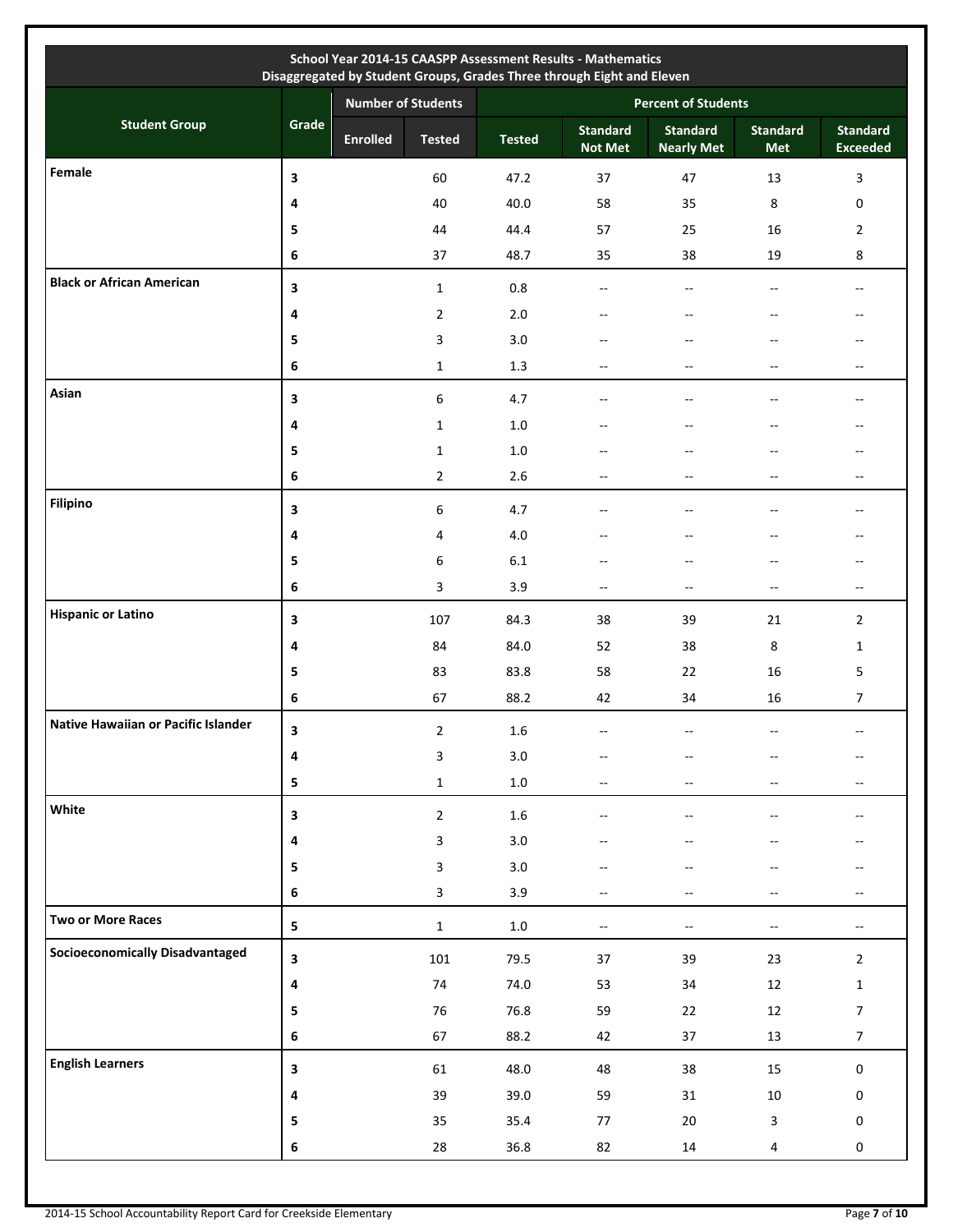| School Year 2014-15 CAASPP Assessment Results - Mathematics<br>Disaggregated by Student Groups, Grades Three through Eight and Eleven |       |                 |                           |                            |                                   |                                      |                               |                                    |  |
|---------------------------------------------------------------------------------------------------------------------------------------|-------|-----------------|---------------------------|----------------------------|-----------------------------------|--------------------------------------|-------------------------------|------------------------------------|--|
|                                                                                                                                       |       |                 | <b>Number of Students</b> | <b>Percent of Students</b> |                                   |                                      |                               |                                    |  |
| <b>Student Group</b>                                                                                                                  | Grade | <b>Enrolled</b> | <b>Tested</b>             | <b>Tested</b>              | <b>Standard</b><br><b>Not Met</b> | <b>Standard</b><br><b>Nearly Met</b> | <b>Standard</b><br><b>Met</b> | <b>Standard</b><br><b>Exceeded</b> |  |
| <b>Students with Disabilities</b>                                                                                                     | 3     |                 | 10                        | 7.9                        | --                                |                                      |                               | --                                 |  |
|                                                                                                                                       | 4     |                 | 9                         | 9.0                        | --                                |                                      |                               | --                                 |  |
|                                                                                                                                       | 5     |                 | 4                         | 4.0                        | --                                |                                      |                               | --                                 |  |
|                                                                                                                                       | 6     |                 | 8                         | 10.5                       | --                                |                                      |                               |                                    |  |
| <b>Students Receiving Migrant Education</b><br><b>Services</b>                                                                        | 3     |                 | $\overline{2}$            | 1.6                        | --                                |                                      |                               |                                    |  |
|                                                                                                                                       | 4     |                 | 2                         | 2.0                        | --                                | $-$                                  | --                            | --                                 |  |
|                                                                                                                                       | 6     |                 | 1                         | 1.3                        | --                                |                                      |                               | --                                 |  |
| <b>Foster Youth</b>                                                                                                                   | 3     |                 |                           | --                         | --                                |                                      |                               |                                    |  |
|                                                                                                                                       | 4     |                 |                           | --                         | --                                |                                      |                               | --                                 |  |
|                                                                                                                                       | 5     |                 | $- -$                     | $- -$                      | --                                |                                      |                               | --                                 |  |
|                                                                                                                                       | 6     |                 |                           |                            |                                   |                                      |                               |                                    |  |

Double dashes (--) appear in the table when the number of students is ten or less, either because the number of students in this category is too small for statistical accuracy or to protect student privacy. The number of students tested includes students that did not receive a score; however, the number of students tested is not the number that was used to calculate the achievement level percentages. The achievement level percentages are calculated using students with scores.

# **C. Engagement**

#### **State Priority: Parental Involvement**

- The SARC provides the following information relevant to the Parental Involvement State Priority (Priority 3):
- Efforts the school district makes to seek parent input in making decisions for the school district and each schoolsite.

#### **Opportunities for Parental Involvement**

In the 2014-15 school year our parent involvement included multiple LCAP meetings to inform parents of the new LCFF funding allotments. The Creekside Parent Teacher Club (PTO) involves parents and staff in raising funds to support student academic achievement. The PTO supports many valued additions to the Creekside curriculum, including educational field trips, supplemental reading materials, Literacy Month activities. Creekside parents participate in school governance through the School Site Council, the English Learner Advisory Committee, and the District English Learner Advisory Committee. Creekside teachers held grade level meetings as a means to bring parent awareness in ways to support their children in their academic progress. During this school year we also held parenting classes. For more information about how to get involved at your school, please contact Ms. Marilyn Cline, School Principal at (831) 753-5252.

#### **State Priority: School Climate**

- The SARC provides the following information relevant to the School Climate State Priority (Priority 6):
- Pupil suspension rates, pupil expulsion rates; and other local measures on the sense of safety.

# **School Safety Plan**

The safety of students and staff is a top priority at Creekside. The buildings and grounds are monitored and inspected each morning by the head custodian and the administration to note potential physical dangers. Supervisors, custodians, and administrators consistently monitor the school site for adults entering the campus. All visitors are directed to check in and out at the front office and wear a visitor badge while on campus. We hold monthly safety meetigs with the yard supervisor staff to review safety procedures.

The initial School Safety Plan was developed by a safety committee consisting of school administration, teachers, parents, and classified employees and approved at a public meeting on October 6, 1998. The most current revision was completed in Spring 2015. We conduct fire, earthquake, hostile intruder, or evacuation safety drills monthly.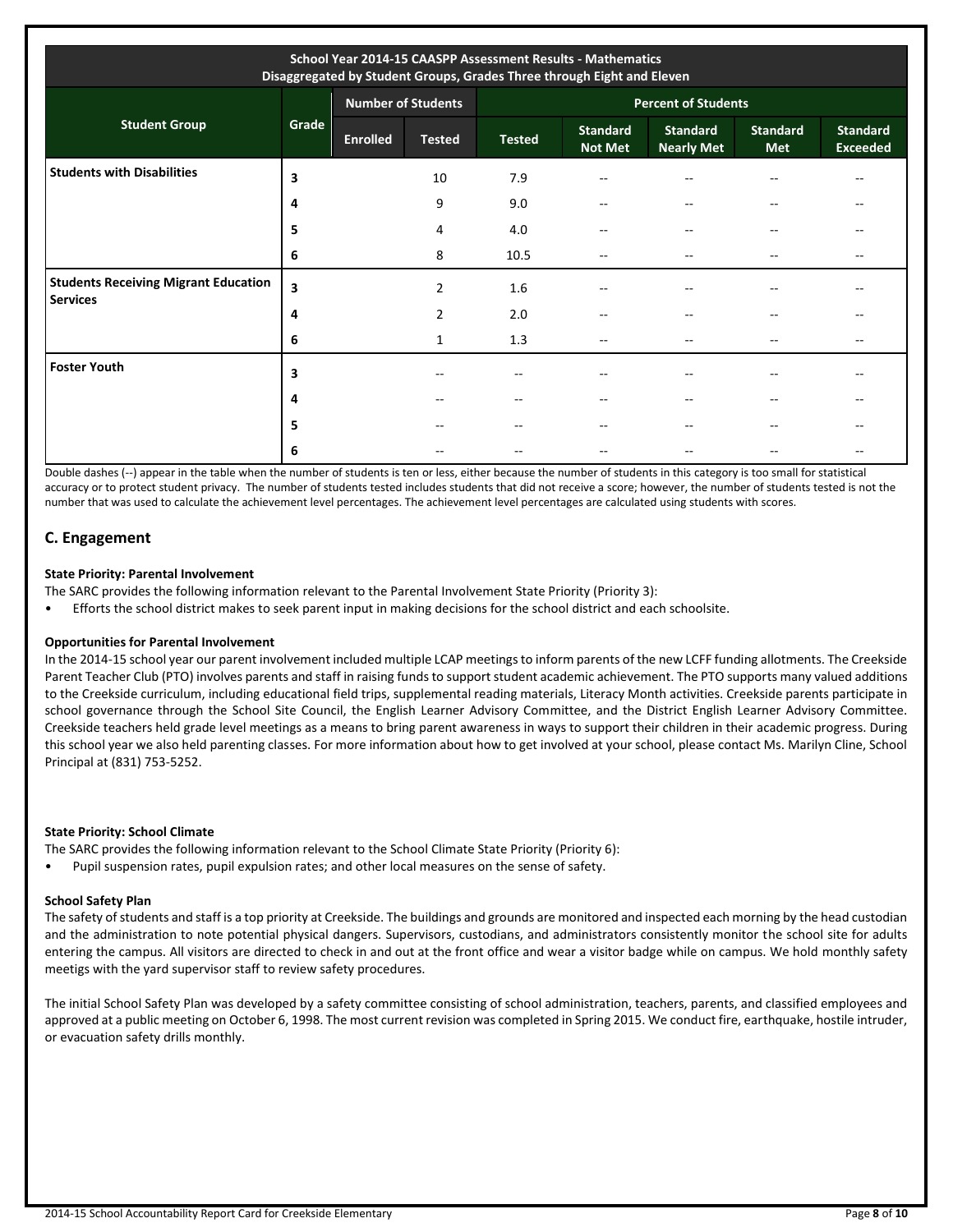| <b>Suspensions and Expulsions</b> |         |         |         |  |  |  |
|-----------------------------------|---------|---------|---------|--|--|--|
| <b>School</b>                     | 2012-13 | 2013-14 | 2014-15 |  |  |  |
| <b>Suspensions Rate</b>           | 1.21    | 2.33    | 0.00    |  |  |  |
| <b>Expulsions Rate</b>            | 0.00    | 0.00    | 0.00    |  |  |  |
| <b>District</b>                   | 2012-13 | 2013-14 | 2014-15 |  |  |  |
| <b>Suspensions Rate</b>           | 2.05    | 1.92    | 1.10    |  |  |  |
| <b>Expulsions Rate</b>            | 0.00    | 0.00    | 0.00    |  |  |  |
| <b>State</b>                      | 2012-13 | 2013-14 | 2014-15 |  |  |  |
| <b>Suspensions Rate</b>           | 5.07    | 4.36    | 3.80    |  |  |  |
| <b>Expulsions Rate</b>            | 0.13    | 0.10    | 0.09    |  |  |  |

# **D. Other SARC Information**

The information in this section is required to be in the SARC but is not included in the state priorities for LCFF.

| 2014-15 Adequate Yearly Progress Overall and by Criteria |                    |                 |              |  |  |  |  |
|----------------------------------------------------------|--------------------|-----------------|--------------|--|--|--|--|
| <b>AYP Criteria</b>                                      | <b>School</b>      | <b>District</b> | <b>State</b> |  |  |  |  |
| <b>English Language Arts</b>                             |                    |                 |              |  |  |  |  |
| <b>Met Participation Rate</b>                            | Yes                | Yes             | Yes          |  |  |  |  |
| <b>Met Percent Proficient</b>                            | N/A<br>N/A<br>N/A  |                 |              |  |  |  |  |
|                                                          | <b>Mathematics</b> |                 |              |  |  |  |  |
| <b>Met Participation Rate</b>                            | Yes                | Yes             | Yes          |  |  |  |  |
| <b>Met Percent Proficient</b>                            | N/A                | N/A             | N/A          |  |  |  |  |
| <b>Made AYP Overall</b>                                  | Yes                | Yes             | Yes          |  |  |  |  |
| <b>Met Attendance Rate</b>                               | Yes                | Yes             | Yes          |  |  |  |  |
| <b>Met Graduation Rate</b>                               | N/A                | N/A             | <b>Yes</b>   |  |  |  |  |

| 2015-16 Federal Intervention Program                 |           |        |  |  |  |  |
|------------------------------------------------------|-----------|--------|--|--|--|--|
| <b>District</b><br><b>Indicator</b><br><b>School</b> |           |        |  |  |  |  |
| <b>Program Improvement Status</b>                    | In PI     |        |  |  |  |  |
| <b>First Year of Program Improvement</b>             | 2009-2010 |        |  |  |  |  |
| Year in Program Improvement                          | Year 4    | Year 3 |  |  |  |  |
| Number of Schools Currently in Program Improvement   |           |        |  |  |  |  |
| Percent of Schools Currently in Program Improvement  | 66.7      |        |  |  |  |  |

|       | Average Class Size and Class Size Distribution (Elementary) |         |                              |  |          |  |           |    |   |       |                                                                         |   |
|-------|-------------------------------------------------------------|---------|------------------------------|--|----------|--|-----------|----|---|-------|-------------------------------------------------------------------------|---|
|       |                                                             |         | <b>Number of Classrooms*</b> |  |          |  |           |    |   |       |                                                                         |   |
|       | <b>Average Class Size</b>                                   |         |                              |  | $1 - 20$ |  | $21 - 32$ |    |   | $33+$ |                                                                         |   |
| Grade | 2012-13                                                     | 2013-14 | 2014-15                      |  |          |  |           |    |   |       | 2012-13 2013-14 2014-15 2012-13 2013-14 2014-15 2012-13 2013-14 2014-15 |   |
| К     | 28                                                          | 23      | 24                           |  | 1        |  | 3         | 4  | 5 |       |                                                                         |   |
|       | 28                                                          | 29      | 27                           |  |          |  | 4         | 3  | 3 |       |                                                                         |   |
|       | 27                                                          | 28      | 30                           |  |          |  | 4         | 4  | 3 |       |                                                                         |   |
|       | 32                                                          | 25      | 25                           |  |          |  |           | 4  | 5 | 2     |                                                                         |   |
|       | 25                                                          | 31      | 33                           |  |          |  | 3         | 3  |   |       |                                                                         | 2 |
|       | 31                                                          | 35      | 31                           |  |          |  | 3         |    | 3 |       | ຳ                                                                       |   |
| 6     | 29                                                          | 27      | 28                           |  |          |  |           | C. |   |       |                                                                         |   |